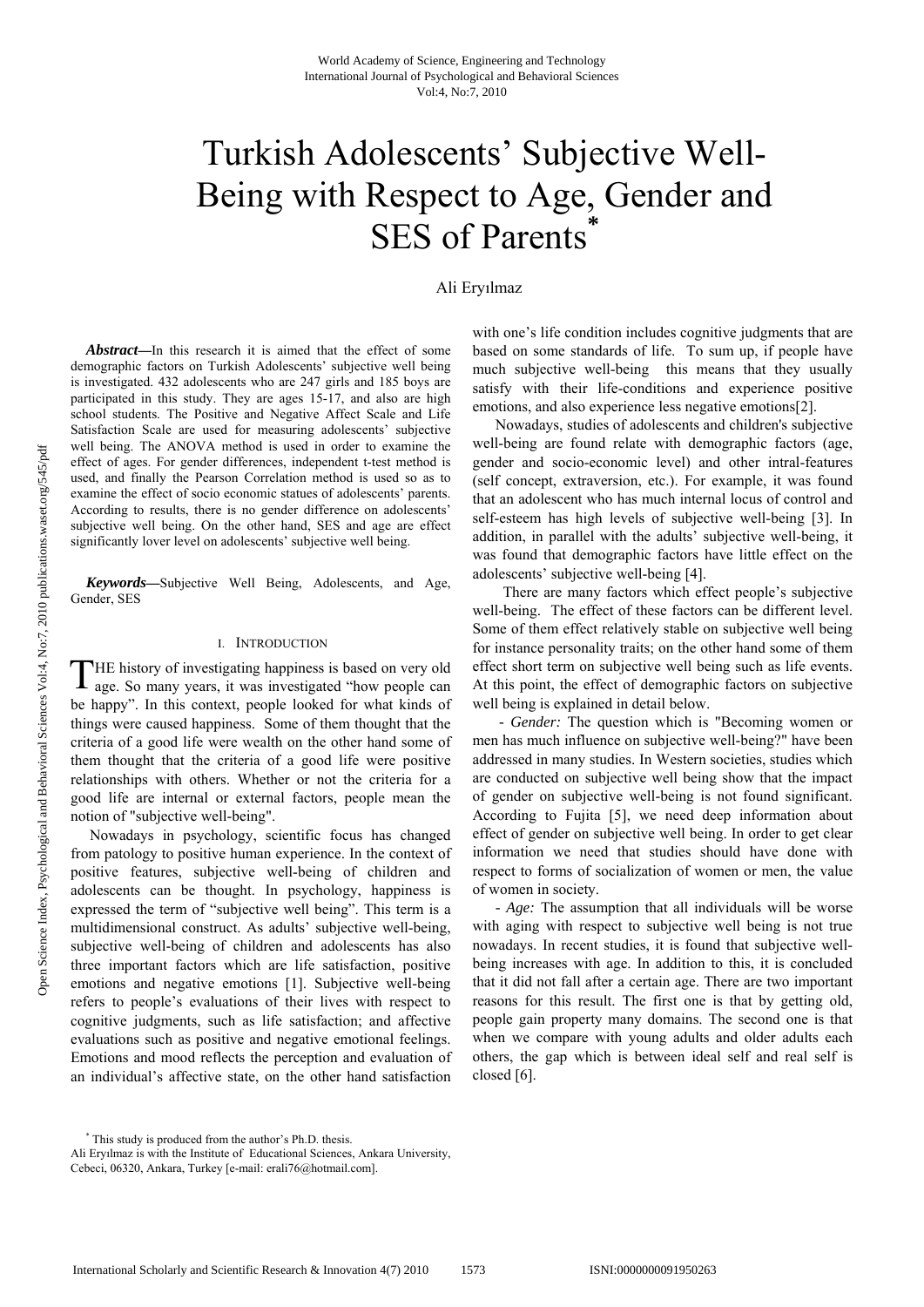*- Education:* The studies which investigate the relationship between subjective well-being and education demonstrate that the impact of education on subjective well-being is weak. The effect of education can be meaningful when we compare with poor countries and rich countries each others. Because of the fact that education supplies people extra leisure activities, and also social statues, people who live in a rich country are much happier than people who live in poor countries [7].

*-Income:* The relationship between income and subjective well-being is very interesting. Even for very wealthy individuals in Western societies, income is not the cause of subjective well-being. The same effect can be seen on subjective well being with respect to income. The effect of income can be meaningfull when we compare with poor countries and rich countries each others. Because of the fact that income suplies people to meet their basic needs, people who live in a poor country are much happier than people who live in a rich countries. More interesting finding is that the growth- rate of countries in the period of high income levels, subjective well being of individuals increases in parallel with increasing income. But this effect does not show continuity. Because of the fact that people can have greater adaptation to all conditions, the situation cannot be seen as a new stimulant [8].

 When we look at the literature, especially which in Turkey, it seems that there are hardly any studies which investigate adolescents' subjective well-being [9], [10]. When we look at the information presented above, it is seen that demographic factors are related with adolescents' subjective well-being with some aspects. It is not clear whether these demographic factors are effective or not for Turkish adolescents. In addition to these, subjective well-being supplies for adolescents with greater adaptation to life. Another words, it prevents from psychopathology adults and adolescents. Therefore, it is important to find what factors are related with adolescents' subjective well-being. As a result, in this research, the effect of some demographic factors on adolescents' subjective well being is investigated. [8].

#### II. METHOD

# *A. Procedure and Participants*

 A total of 432 adolescents participated in this study, and the mean age was 15.99 years  $(SD = 3.76)$ . The sample was made up of 247 girls and 185 boys. All participants in the study were students from high school. Participation was voluntary and anonymous; only the ID number of each participant was recorded in order to be able to provide the participants with the results of their questionnaires. Questionnaires lacking a response or that having more than one response marked were eliminated. It can be seen descriptive statistics of participants at table one.

*B. Instruments* 

TABLE I THE DESCRIPTIVE STATISTICS OF PARTICIPANTS WITH RESPECT TO GENDER AND AGE

|        |     | Age |     |       |
|--------|-----|-----|-----|-------|
| Gender | 15  | 16  | 17  | Total |
| Female | 101 | 70  | 76  | 247   |
| Male   | 39  | 84  | 62  | 185   |
| Total  | 140 | 154 | 138 | 432   |

*Satisfaction With Life Scale [11*]**:** This scale, a 5-item version, developed in the USA, was subsequently revised by Pavot and Diener [12]. This scale was adapted to Turkish by [9]. It is a measure of the concept of satisfaction with one's personal life. An example from items is: "In most ways, my life is close to my ideal, and I am satisfied with my life". Responses are rated on a 7-point Likert-type scale that ranges from 1 (completely disagree) to 7 (completely agree). As noted, the SWLS has high internal consistency, with alpha Cronbach values ranging between .89 and .79. In this study, the internal consistency of the scale was .78 (Cronbach's alpha).

 *Positive - Negative Affect Scale*: Positive and Negative Affect Scale developed in USA [13]. This scale was adapted to Turkish by Gençöz [14]. This scale includes ten positive emotions, and also ten negative emotions. Responses are rated on a 5-point Likert-type scale that ranges from 1 (completely disagree) to 5 (completely agree). The internal consistency of the scale for positive emotions is .86, and also for negative emotions is .83 [14].

### *C. Procedure and Statistical Analysis*

The tests were administered collectively to groups of 432 participants. All the inventories that had items with no response or more than one response to the same item were rejected. This study examines how demographic factors influence the adolescent subjective well being. For this perspective, there are three important questions which will answer:

- 1. Does adolescents' subjective well being is differentiated with respect to gender?
- 2. Does adolescents' subjective well being is differentiated with respect to age?
- 3. Does adolescents' subjective well being is differentiated with respect to socio economic status of adolescents' parents?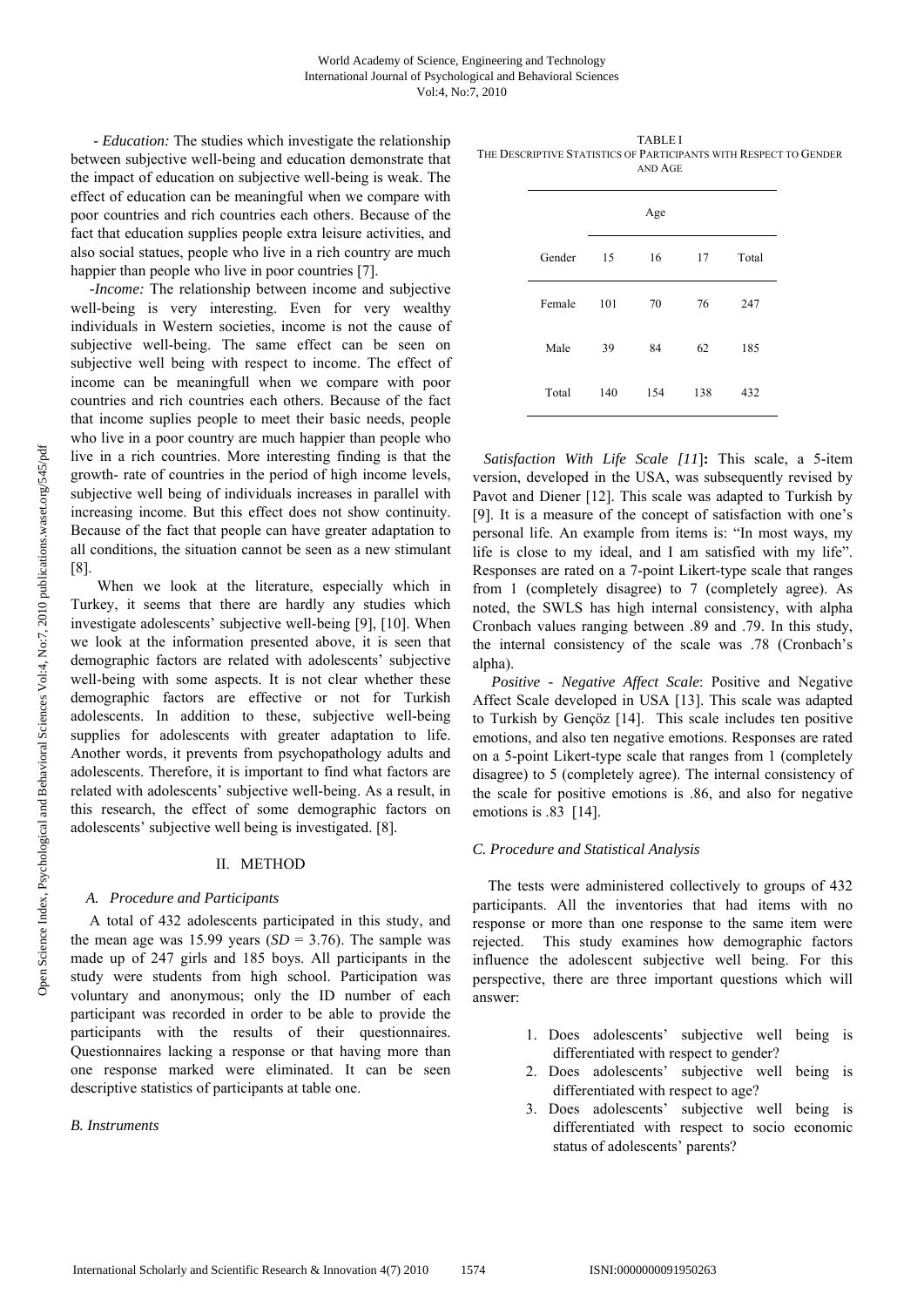The relationships between the socio economic status of adolescent's parents and the total point of subjective wellbeing computed with Pearson correlation coefficients. In addition to this, gender differences on subjective well being are compared with t-test method. Finally, the effect of age on adolescents' subjective well being is compared with one way ANOVA method.

When we look at the subjective well being literature, there are two methods in order to measure subjective well being [15]; [16]; [17]. The first one is that positive negative affect scale, life satisfaction scale are used differentially. The second one is that these scale are used together, and the total point is computed with using this equation presented below;

*Subjective well being = (positive affect + life satisfaction) negative affect* 

In this study, subjective well being is measured with two methods.

### III. RESULTS

#### *A. Gender Differences on Adolescents' Subjective Well-Being*

 The independent t-test method is used in order to determine effect of gender on adolescents' subjective well-being. According to t-tests results, there is no gender difference on adolescents' subjective well-being.

## *B. Age Differences on Adolescents' Subjective Well-Being*

 One way ANOVA method is used in order to determine effect of age on adolescents' subjective well-being. According One way ANOVA results, there is age difference on adolescents' subjective well-being.

 According to Tukey and Scheffe tests results, adolescents whose ages are 15 have higher subjective well being than adolescents whose ages 17, and this differences is statistically significant ( $p= 0.03$ ,  $p= 0.02$ ).

#### *C. Pearson Correlation Results*

 In this study, the relationships between adolescents' subjective well being and their parents' socio economic status are investigated with Pearson Correlation method. According to Pearson Correlation results, the relationships between adolescents' subjective well being and their parents' socio economic status are low and positive. On the other hand these results are significant statistically

 When we look at the results, there are lower significant relationships with SES and adolescents' subjective well being. There is a negative lower significant relationships with SES and negative affect. In addition to this, there are positive lower significant relationships with SES and life satisfaction and total point of adolescents' subjective well being.

## IV. DISCUSSION

When we look at the results of this research, gender is not important factor for adolescents' subjective well being. In addition to this, age and SES are important factor for

TABLE II DESCRIBTIVE STATISTICS SUBJECTIVE WELL BEING AND SES

|                              | X, n, sd |            |         |  |
|------------------------------|----------|------------|---------|--|
| Variables                    | n        | X          | Sd      |  |
| <b>SES</b>                   | 432      | 1806.7651* | 1572.71 |  |
| Total Point of<br><b>SWB</b> | 432      | 35.15      | 14.78   |  |
| Positive Affect              | 432      | 34.41      | 6.06    |  |
| Negative<br>Affect           | 432      | 22.75      | 7.07    |  |
| Life<br>Satisfaction         | 432      | 23.48      | 5.87    |  |

*\*Family budget monthly with respect to Turkish Liras.* 

TABLE III THE RESULTS OF ANOVA WITH RESPECT TO AGE DIFFERENCES ON ADOLESCENTS' SUBJECTIVE WELL-BEING

|              | Age |       |      |            |  |
|--------------|-----|-------|------|------------|--|
| Age          | n   | X     | Sd   | Difference |  |
| 15(1)        | 140 | 36.77 | 1.25 | $1>3*$     |  |
| 16(2)        | 154 | 32.88 | 1.12 |            |  |
| 17(3)        | 138 | 32.13 | 1.28 | $3 < 1*$   |  |
| $* p < 0.05$ |     |       |      |            |  |

TABLE IV CORRELATİON MATRİX OF ALL THE VARİABLES Variables  $1 \ 2 \ 3 \ 1 \ 4 \ 5$ SES  $(1)$  1 ,016  $-.105*$  ,103\* ,116\* PA (2)  $1 \t -,285**$  ,714\*\* ,347\*\* NA (3)  $\vert$  1  $\vert$  -,790\*\*  $\vert$  -,462\*\* TPSW B (4)  $1$  ,771\*\* **SWI** (5) 1

Note: ∗*p <* 0*.*05, ∗∗*p <* 0*.*01, SWL: Satisfaction With Life, SES; Socio Economic Status, PA: Positive Affect, NA: Negative Affect, TPSWB: Total Point of Subjective Well Being,.